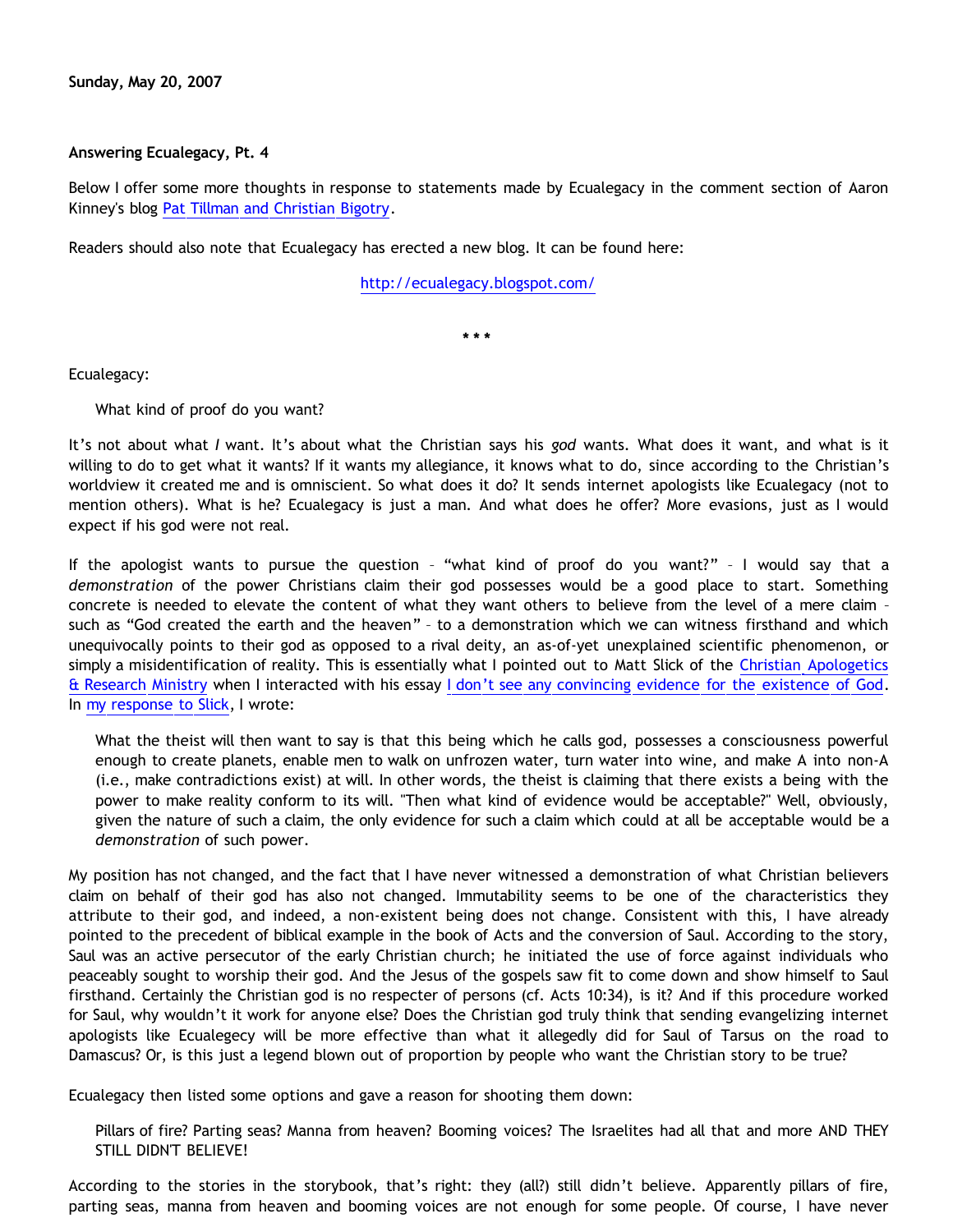witnessed these pillars of fire, parting seas, manna from heaven or booming voices. And so far as I can tell, neither did the ancient Jews. The stories *say* they did, but what reason does Ecualegacy or any other apologist offer that I should not just dismiss these as fictional accounts? For many people, such as myself, who are more discriminating about what they accept as truth, mere stories such as the ones Ecualegacy cites are certainly not going to be enough. That's not my problem. Is there more that his god can do? If not, then it must not be a very impressive god. If it can, then let's see it. Or, is there going to be some excuse for why it doesn't? It's Ecualegacy's god. He can decide.

Ecualegacy then admitted that evidence and proof have nothing to do with it. He wrote:

Your problem isn't a sufficiency of proof. It's pride!

Whose problem is this? Pride is a moral virtue in my book. Observe:

Pride is the recognition of the fact that you are your own highest value and, like all of man's values, it has to be earned-that of any achievements open to you, the one that makes all others possible is the creation of your own character-that your character, your actions, your desires, your emotions are the products of the premises held by your mind-that as man must produce the physical values he needs to sustain his life, so he must acquire the values of character that make his life worth sustaining-that as man is a being of self-made wealth, so he is a being of self-made soul-that to live requires a sense of self-value, but man, who has no automatic values, has no automatic sense of self-esteem and must earn it by shaping his soul in the image of his moral ideal, in the image of Man, the rational being he is born able to create, but must create by choice-that the first precondition of self-esteem is that radiant selfishness of soul which desires the best in all things, in values of matter and spirit, a soul that seeks above all else to achieve its own moral perfection, valuing nothing higher than itself-and that the proof of an achieved self-esteem is your soul's shudder of contempt and rebellion against the role of a sacrificial animal, against the vile impertinence of any creed that proposes to immolate the irreplaceable value which is your consciousness and the incomparable glory which is your existence to the blind evasions and the stagnant decay of others. (Ayn Rand, *Atlas Shrugged*)

Since pride is a virtue in my book, this is not a point of deficiency on my behalf. But the fact that the apologist finds a man's pride to be a barrier to god-belief is telling in itself. It means he secretly realizes that acceptance of god-belief claims is not likely so long as one values himself, and that one must surrender the moral character he has already earned in order prostrate himself before those who seek to hold him captive. To be a Christian, one must enshrine his vices as his moral norm and sacrifice the virtues he has earned which make him a moral human being. This is why Ecualegacy refers to my pride as a "problem." It keeps me from swimming into the fisher's nets, and this frustrates him.

## Ecualegacy asks:

How hard is it to get down on one knee, say to God, "Okay, I've got your book and I'm going to commit my life to following it?"

The question is not "how hard is it to get down on one knee" and pledge allegiance to an invisible magic being which refuses to show itself to me in a manner which I can perceive, but *Why would I do this?* In order to do this, I would have to be dishonest to myself. Ecualegacy offers no reason why I should choose to be dishonest to myself. If he decides to present a reason why I should be dishonest to myself, would it be for a selfish, or selfless reason? We' ll have to wait and see until he does provide a reason.

Consider: if I were to do what Ecualegacy suggests, who would benefit? He has already pointed out that, to commit my life to his god, I would have to surrender my pride, the virtue which makes benefit possible for me in the first place. Does he think his god would somehow benefit? His god is already perfect and lacks nothing; it is an indestructible, immortal and eternal being according to what Christianity teaches. Nothing could harm it, and nothing could improve it. It needs nothing to exist, certainly not my worship. I on the other hand am neither indestructible, immortal nor eternal, and my existence depends on my choices and actions. I do need things to exist – namely values. And virtues like my pride – virtues which Ecualegacy's god requires us to surrender – are what I need in order to be capable of achieving and protecting those values which my life requires, for they make my life worth the effort required to live. It is my life, mind and morality which Christianity seeks to undermine. Most believers do not recognize this because they compartmentalize their beliefs, living a double mental life, with one foot in their religion, and the other foot in the real world. Also, they typically do not have a very intellectual understanding of moral values in the first place. They get their morality from a storybook. Indeed, where does Jesus speak of values anyway? They are taken completely for granted in the speeches which the bible attributes to him.